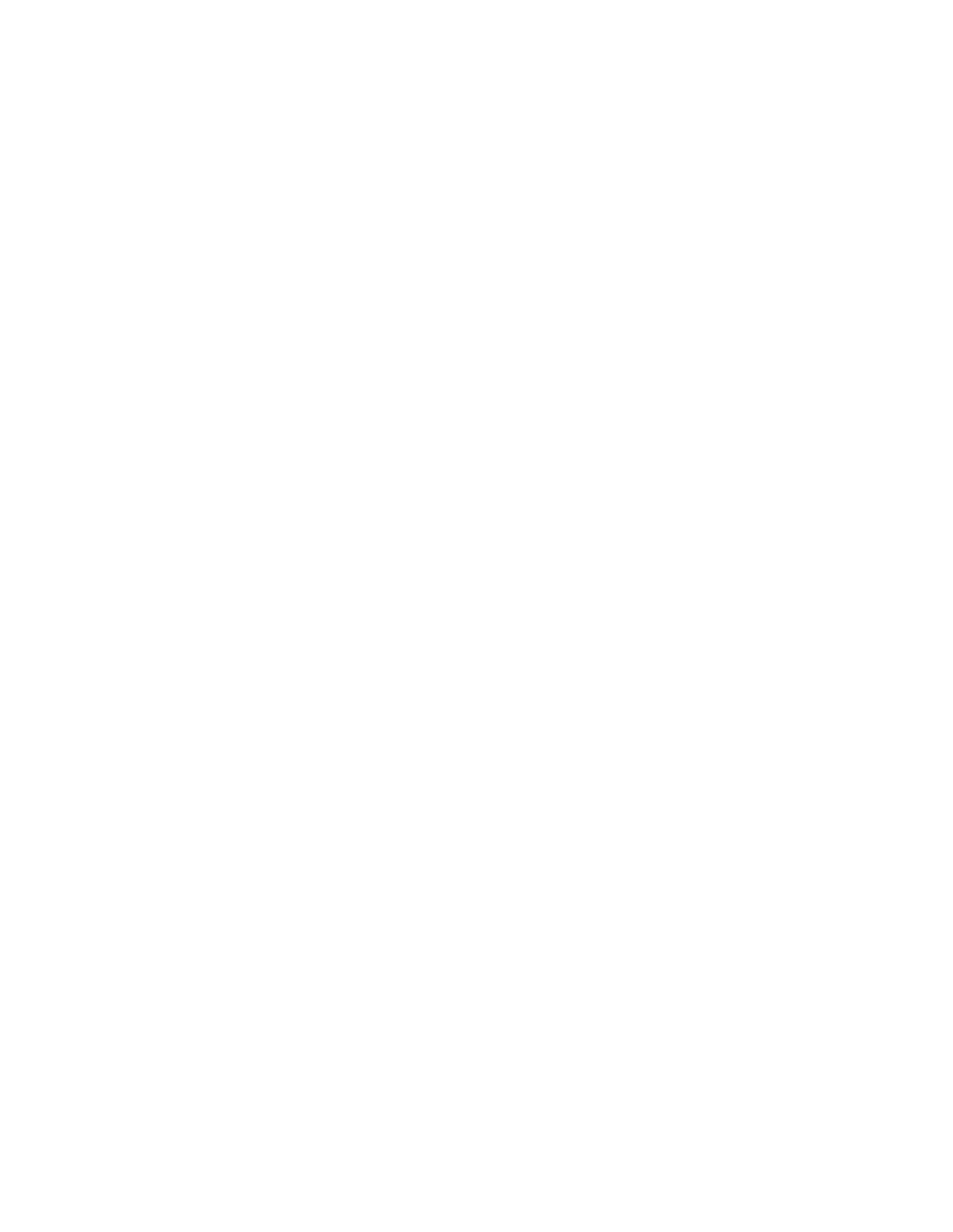## **I. Preface**

This handbook is to be distributed to every member of the Jackson High School Band. Its purpose is to give parents and students a clear and concise understanding of the workings of our band program and to provide a guide which covers most aspects of the function and requirements of participation. All members are responsible for and must abide by the contents herein, for they will have a direct bearing on the success or failure as members of the Jackson High School Band.

## **II. Overview of the Band Program**

The Jackson High School **Marching Ironmen** is one of the most visible and recognizable groups in the Jackson Band Program, as well as Jackson High School and the Jackson City Schools. Membership is required of all students enrolled in high school band.

The marching band performs at all Jackson High School football games, pep rallies, marching festivals, local parades, and all other scheduled events. In addition to in-class rehearsals, the marching band rehearses Monday directly after school from 3:00pm - 6:00pm. Attendance at all scheduled performances and rehearsals is required. Auxiliaries in the marching band are expected to be contributing members to the concert band and will be held to the same playing expectations as all band members.

Occasionally, when the entire band is not needed, or when space or funds prohibit, a smaller band will be used for certain events. The "pep band" will be chosen by the Band Director based on instrumentation requirements and seniority.

Towards the end of marching band season, concert band placement/audition materials will be distributed. Students will be placed between three concert bands: **Wind Ensemble, Concert Winds** and **Symphonic Band**. All groups are open to students in grades 9-12. Wind Ensemble is an audition-only group which performs more advanced literature and carries a much high expectation of performance discipline and time commitment among students. All concert bands rehearse during the school day. However, occasional after school sectional rehearsals may be required of students in Wind Ensemble and Concert Winds.

**Jazz Band** rehearses during the school day, and utilizes standard big band instrumentation. The Jazz Band represents Jackson High School in a variety of performances throughout the school year. Students that play non-traditional band instruments, such as guitar, bass and piano, and vocalists are not required to have prior experience in the Jackson Band Program.

The **Pep Band** is required of all students in the high school band program. The Pep Band performs at select home basketball games and other various performances throughout the season. Rehearsals occur immediately preceding designated home basketball games. Students should expect to perform at 2-3 games per the schedule that we will provide following marching season.

## **III. Attendance**

In order to insure a successful band program, it is often necessary to hold rehearsals outside of the school day. Attendance at all rehearsals both during and outside the regular school day are mandatory. The band is like a chain, with each student making up a link in that chain. If we are missing a link, we cannot be successful.

Your directors understand that many of our students are involved in multiple activities. We believe that students should be afforded the opportunity to participate in as many activities as they wish that is manageable among students. Scheduling conflicts must be communicated well in advance and time accordingly.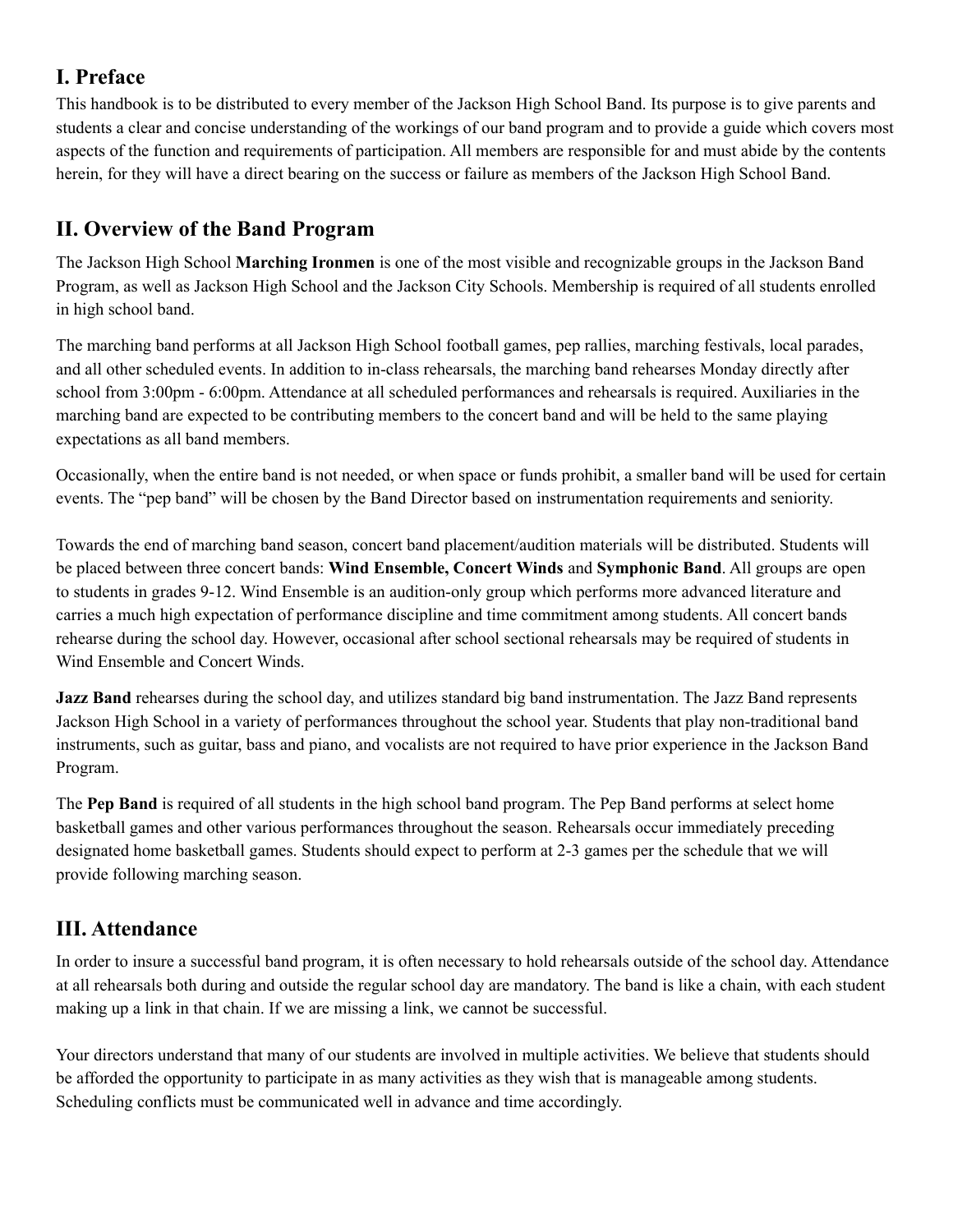The following guidelines have been set in place to govern student attendance:

#### 1. **Performances**

All performances are REQUIRED. The only excused absences for missing a performance are those regarding legitimate personal illness with a doctor's excuse to miss work/school, family emergencies(such as death in the family, etc.), and any other circumstance that has been *approved by the director at least two weeks prior to the performance.*

Notice of any scheduling conflicts must be submitted in writing no less than **two weeks** prior to the event. The director reserves the right to determine whether or not an absence is excused, without exception.

#### 2. **Rehearsals**

Students are expected to attend every rehearsal. Summer Rehearsals, Band Camp, and Monday after school marching band rehearsals are all required. Students will not be permitted to leave early or miss in-school rehearsal to work on projects, labs, make up tests, etc. Excuses from rehearsals are rare, and except in the case of illness or emergency, a written excuse must be presented to the director in advance of the absence. A written excuse, however, does not necessarily excuse a student. Decision of whether a student is excused will be at the band director's discretion. Students must be in their seats ready to play within 3 minutes of the tardy bell. Similarly, in marching band students must be in attendance block when the attention whistle is blown. *Failure to comply will result in loss of participation points which af ect the student's grade.*

#### 3. **Consequences**

Consequences will be at the discretion of the director, and are final. Disciplinary actions for violation of the attendance policy, and other handbook violations, include (in no particular order), but are not limited to:

- a) Loss of third quarter privileges
- b) Loss of performance privileges
- c) Grade reduction
- d) Dismissal from the ensemble
- e) High School Discipline Referral

#### **IV. Physicals**

ALL students in high school band next year MUST have a completed physical on file before Band Camp. Students are not permitted to be at rehearsal without a completed physical on file. Students who miss rehearsal due to incomplete physicals will not be excused and disciplinary action will be followed according to the Attendance Policy (see *III. Attendance*).

#### **V. Facilities**

The maintenance of a facility like our band room and the entire music area is quite a large task. The manner in which it is maintained is a reflection of our pride in our organization. Observance of the following rules will ensure a well-kept room, and will lighten the burden on everyone involved:

- 1. No gum, candy, or food allowed in the band room.
- 2. All trash should be placed in the trash cans located at both doors. This includes gum, candy wrappers, broken reeds, reed cases, paper, broken pencils, etc.
- 3. Do not move chairs or stands from the band setup.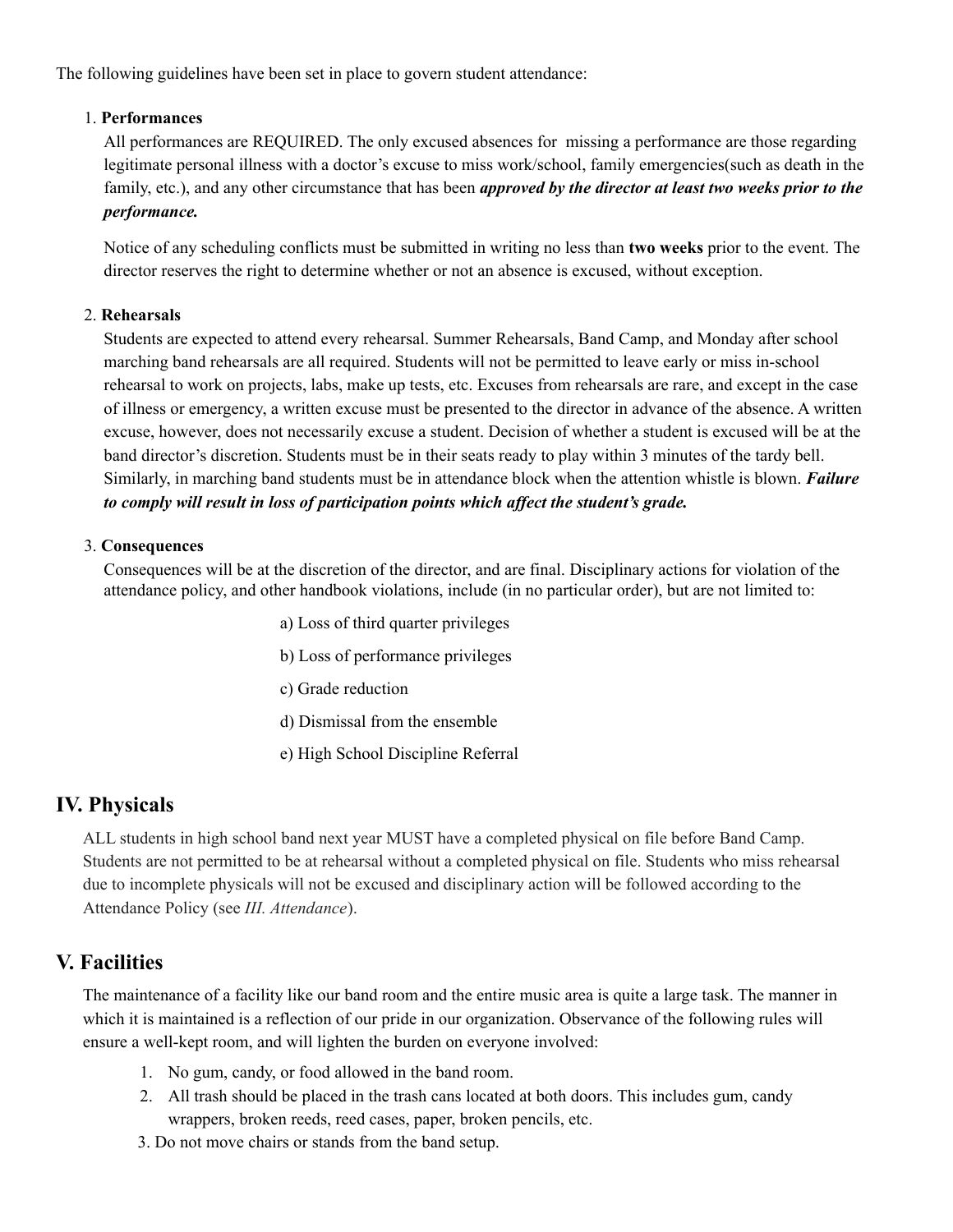- 4. Any personal belongings left in the band room will be placed in the Lost & Found. The Lost & Found will be cleaned out at the end of every month and items donated to charity.
- 5. Replace all chairs in neat, orderly rows and rack all stands at the end of rehearsal.
- 6. Do not write on the stands or chairs, or otherwise deface school property.
- 7. Do not write on the carpet or the walls, or place unapproved messages or signs on the bulletin boards.
- 8. Do not remove or disturb items placed on the bulletin board.
- 9. Store your instrument in the lockers provided. Do not leave instruments on the floor or outside overnight. Because of the liability of a damaged or lost instrument, instruments left on the floor or outside overnight will be locked in the office, and will only be released after parent/guardian has been contacted.
- 10. All percussionists are responsible for the maintenance and organization of the percussion cabinet. Your directors will be doing routine equipment checks.
- 11. Do not play on any instrument that does not belong to you. This includes percussion equipment, mallets, and sticks.
- 12. The storage rooms, offices, and director's podium, are off limits to students.
- 13. Auxiliary members are to keep personal belongings in the locker issued to them for their concert band instrument. Auxiliary members may request a larger locker if necessary.

## **VI. Uniforms**

When in uniform, remember that you represent the entire Jackson Band Program, Jackson High School, and Jackson City Schools. What you do and the manner in which you carry yourself will reflect on your band, school, and community.

All members will be issued a uniform at the beginning of each marching season. It is each student's responsibility to maintain the uniform in the condition in which it was received. Under no circumstance should any alterations be made to any band uniform without the prior consent of one of the band directors. Failure to follow this may result in the replacement of the uniform at the student's expense(approximately \$500).

Marching band uniforms will be issued to students during band camp. Students must wear mesh/athletic shorts and band t-shirt under the uniform at all times. At the conclusion of performances and football games, the uniforms will be collected, hung up and aired out. Failure to properly follow uniform protocol will result in disciplinary action, and potentially the assessment of a fine equal to cost of cleaning the uniform.

The marching uniform includes white marching shoes, white socks, uniform pants, uniform coat, gauntlets, hats, plumes, and white gloves. Summer uniforms must be purchased, but should last students all four years of high school. The Summer Uniform(which is a required purchase) includes red JHS Marching Band polo, Khaki shorts, white marching shoes, and white socks. Shoes and gloves must be kept clean and free of dirt/grass stains(it is recommended to buy at least 2 sets of gloves every season). Excessive makeup, face painting, jewelry, or extreme hairstyles are not acceptable in uniform. All hair must be up in your hat when in full uniform and any facial hair should be kept short/neatly trimmed. It is recommended that girls french braid their hair to ensure it stays in their hat during performance. Section leaders will be in charge of uniform inspections.

The concert band uniform must be supplied by students. It will consist of a long-sleeve, white, collared dress shirt or blouse, black dress slacks(no black jeans), black dress shoes, and black socks. Ladies who choose to wear a black skirt instead of slacks must adhere to the Jackson High School Dress Code Policy. Students selected for Symphonic Band will be provided a tuxedo or dress/pearls.

#### Failure to conform to the uniform policy may result in removal from the performance and/or a lowered grade.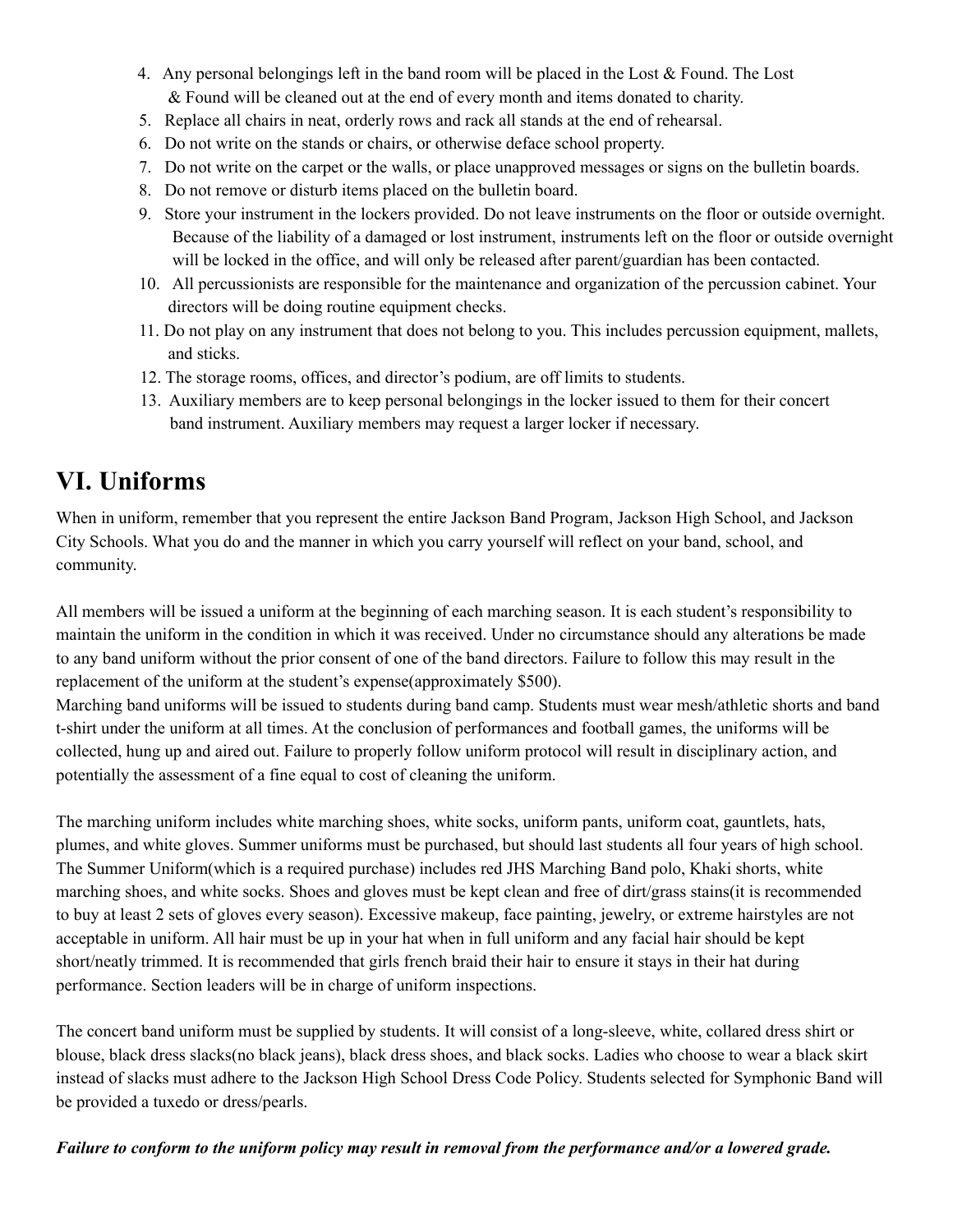## **VII. Instruments and Equipment**

It is highly recommended that you consult with your band director before buying a new instrument or mouthpiece. Likewise, any used instrument that you plan to buy should also be examined. It is quite possible that you could save a great deal of money, and possibly avoid the purchase of a lesser-quality instrument at too high of a price. It is also recommended that all instruments be inspected by your director before bringing it to the shop for repairs. Most often, the problem can be fixed in a matter of minutes free of charge.

Students who play on higher quality instruments are able to do everything much more easily and produce a much more mature sound than students who play lesser quality instruments. Often a good, professional instrument can be purchased for the price of a student model. Again, consultation with the director is crucial.

#### **School-Owned Instruments and Equipment**

School-owned instruments and equipment are assigned to students who play very expensive instruments such as oboe, bassoon, bass and contra clarinets, tenor and baritone saxophones, French horns, bass trombones, euphoniums, tubas, and percussion. These instruments will be distributed to students according to the needs of the band department.

Members are responsible for these instruments at all times. Any damage to these instruments or equipment will be the student's burden. Never should a student or parent attempt to repair a school-owned instrument themselves, and these instruments should **NEVER** be brought to the repair shop without the consent of the director.

## **VIII. Rehearsal Expectations**

As a member of the Jackson High School Band you are expected to:

- 1. Have your instrument at all rehearsals and performances in proper working condition.
- 2. Have your folder and music at all rehearsals and performances.
- 3. Have a pencil at your stand at all rehearsals.
- 4. Arrive in the band room before the tardy bell, get out music and instrument, and warm-up individually before the start of rehearsal.
- 5. Follow written instructions on the board or given by the teacher when arriving into the band room.
- 6. Learn your individual part! We will have greater success as an ensemble if we individually take it upon ourselves to learn at least notes and rhythms. Occasionally playing tests will be carried out as the year progresses.
- 7. Maintain your instrument: oiling valves, grease slides/corks, swabbing out moisture, etc.
- 8. Do NOT play instruments other than your personal instrument or school-owned instruments assigned to you.
- 9. Follow all rules as laid out by the Jackson High School Bands or Jackson High School Student Code of Conduct.

#### Failure to comply will result in loss of participation points which affect the student's grade and/or additional *disciplinary action.*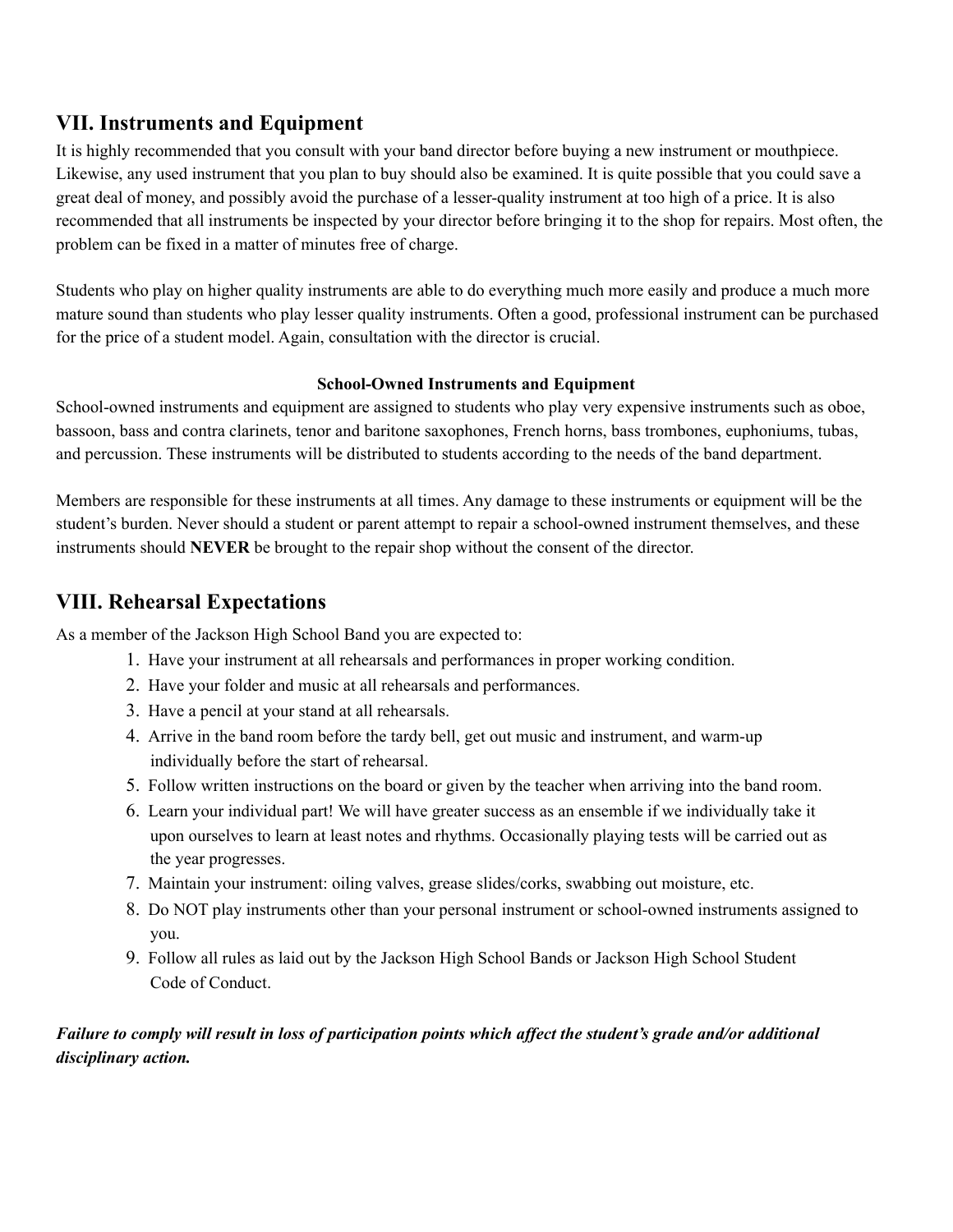## **IX. Grading and Assessment Policy**

Grades will be based upon the following criteria:

| <b>Written/Online Assignments</b><br>Any assignment that is not a playing assignment                                                                                                                                                                                                                                                                                                                                                                                                                                                                                                                                                                                                                                                                                                                                                                                                                                                                                                                                                                                                                                                                                                                                                                           | 20% |
|----------------------------------------------------------------------------------------------------------------------------------------------------------------------------------------------------------------------------------------------------------------------------------------------------------------------------------------------------------------------------------------------------------------------------------------------------------------------------------------------------------------------------------------------------------------------------------------------------------------------------------------------------------------------------------------------------------------------------------------------------------------------------------------------------------------------------------------------------------------------------------------------------------------------------------------------------------------------------------------------------------------------------------------------------------------------------------------------------------------------------------------------------------------------------------------------------------------------------------------------------------------|-----|
| <b>Playing Assessments</b><br>Playing assessment grades will be based on effort and improvement. Written assessments and<br>reflections may be related to listening or music theory. If you are practicing at home and paying<br>attention in class this grade will be high!                                                                                                                                                                                                                                                                                                                                                                                                                                                                                                                                                                                                                                                                                                                                                                                                                                                                                                                                                                                   | 30% |
| Participation (following VIII. Rehearsal Expectations and III. Attendance)<br>Be respectful to your teacher and peers, be a positive participant in class, have the proper<br>uniform, and come to each rehearsal prepared to receive full credit.<br><b>1. Pencil Checks:</b> Unannounced pencil checks may occur. If a student does not have their<br>own pencil to mark music, they will lose participation points for the day.<br>2. Locker/Instrument Checks: Unannounced Locker/Instrument Checks will occur AT<br>LEAST once per quarter. It is imperative that students take care of personal and<br>school-owned instruments. Parents have invested a great deal of money in student<br>instruments, as well as the Jackson Board of Education and Jackson Band Boosters. To<br>pass a Locker/Instrument Check the instrument must be properly put back in its case with<br>reed/mouthpiece removed and stored safely. Music folders should be placed in assigned<br>slots, not kept in a locker. The issued combination lock should be in place and locked.<br>Books and materials for other classes are not to be kept in instrument lockers. Failure to<br>comply with any of these items will result in loss of participation points for the day. | 20% |
| Performances (concerts, parades, contest, and other events)<br>Attend all required performances. On the occasion that a student has an excused absence, this grade<br><i>must</i> be made up by playing the performance music for a director.                                                                                                                                                                                                                                                                                                                                                                                                                                                                                                                                                                                                                                                                                                                                                                                                                                                                                                                                                                                                                  | 30% |

## **X. Social Media & Website**

The Jackson Band Program utilizes two official social media accounts and a website to share news, media, and discuss upcoming events. The official accounts are as follows:

> Website: http://www.jacksonbands.com Facebook: JCS Band Boosters Twitter: @JacksonBands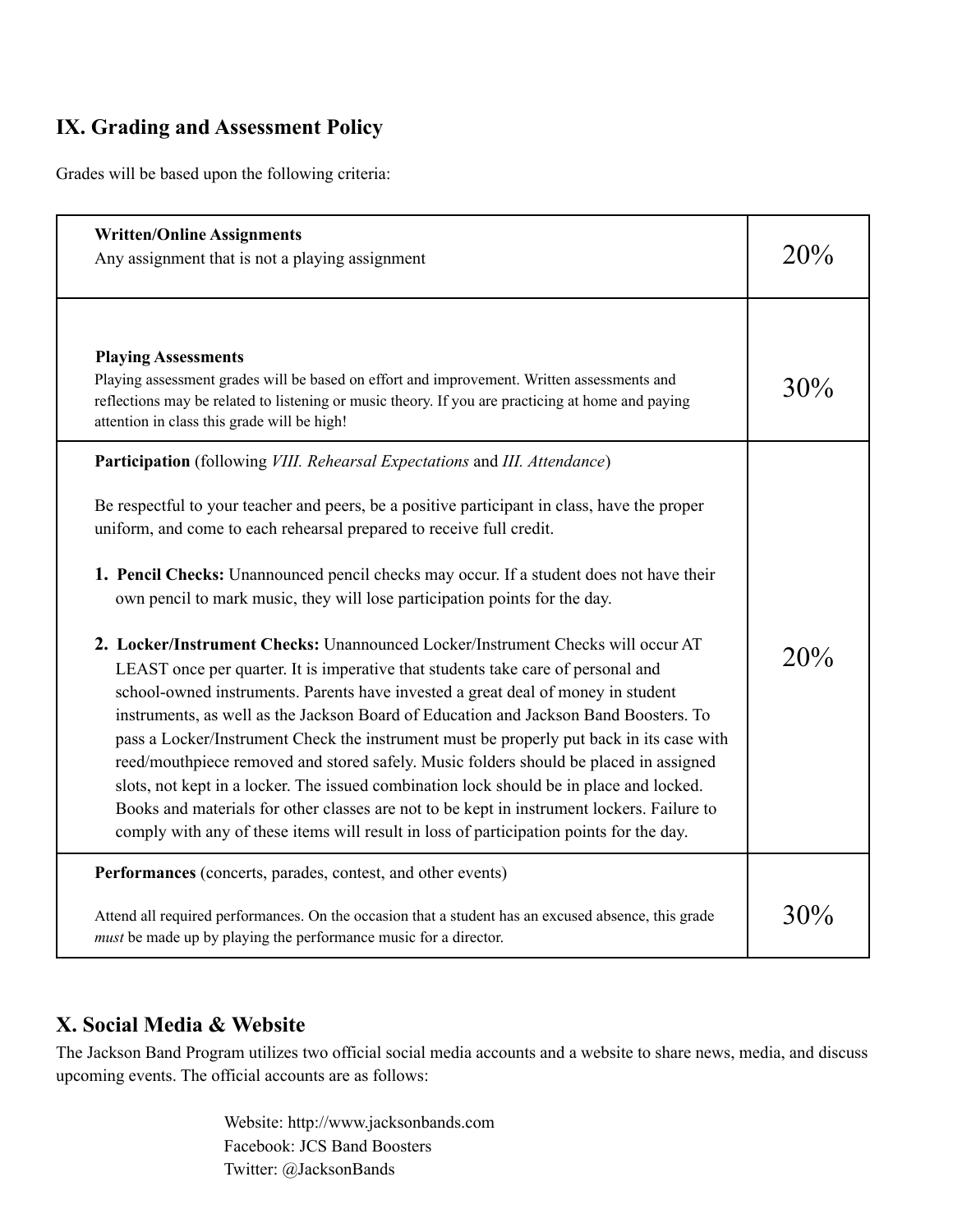No other social media source, Facebook page or website is affiliated with the Jackson Band Program or expresses the views/opinions of the directors, instructors, or administration. Any unofficial website or social media account claiming to be a representation of the Jackson Band Program or Marching Ironmen should be reported to a director immediately.

Students AND parents are not to post anything on social media that would reflect on the band or any other student or leader of the band in a negative manner. Parents are expected to set the example for band students of proper use of social media. Failure to comply may result in disciplinary action, dismissal from the ensemble, or parental dismissal from band/Band Booster activities. *CYBER BULLYING WILL RESULT IN IMMEDIATE LOSS OF PERFORMANCE PRIVILEGES AND MAY CONSTITUTE DISMISSAL FROM THE ENSEMBLE.*

## **XI. Fees & Debts**

The Band/Band Boosters supply items to students on an as-needed basis. These items typically include reeds, oil, and marching band accessories. In addition, every student is required to pay an annual uniform cleaning fee of \$24.00. A record of debts will be documented throughout the year with balances sent home approximately once every grading period. Students must have all fees/debts paid off in full by the annual Band Awards to be eligible for student leadership positions and auxiliaries. All fees/debts must also be paid in full by the Band Awards to receive scholarships, awards, and recognition items(letters, chevrons, senior plaques, etc.).

## **XII. Official Forms of Communication**

The only official forms of communication are by phone(excluding text messaging), e-mail, handwritten notes with signature, and in-person. Social media websites and apps such as Facebook and Twitter will not be recognized to excuse students from band events, or address any other academic matters pertaining to band. Directors will not recognize any messages sent to personal social media accounts.

## **XIII. Band Boosters**

The Jackson City Schools Band Boosters is an organization of parents and other interested parties. The purpose of the organization is to provide financial support and help to promote the band program in grades 6-12. Membership is open to anyone with an interest in the welfare and success of our band. Meetings are held the first Monday of each month at 7:00 PM in the high school band room.

## **XIV. Fun**

All students are required to have fun in the Jackson High School Band. This is not negotiable!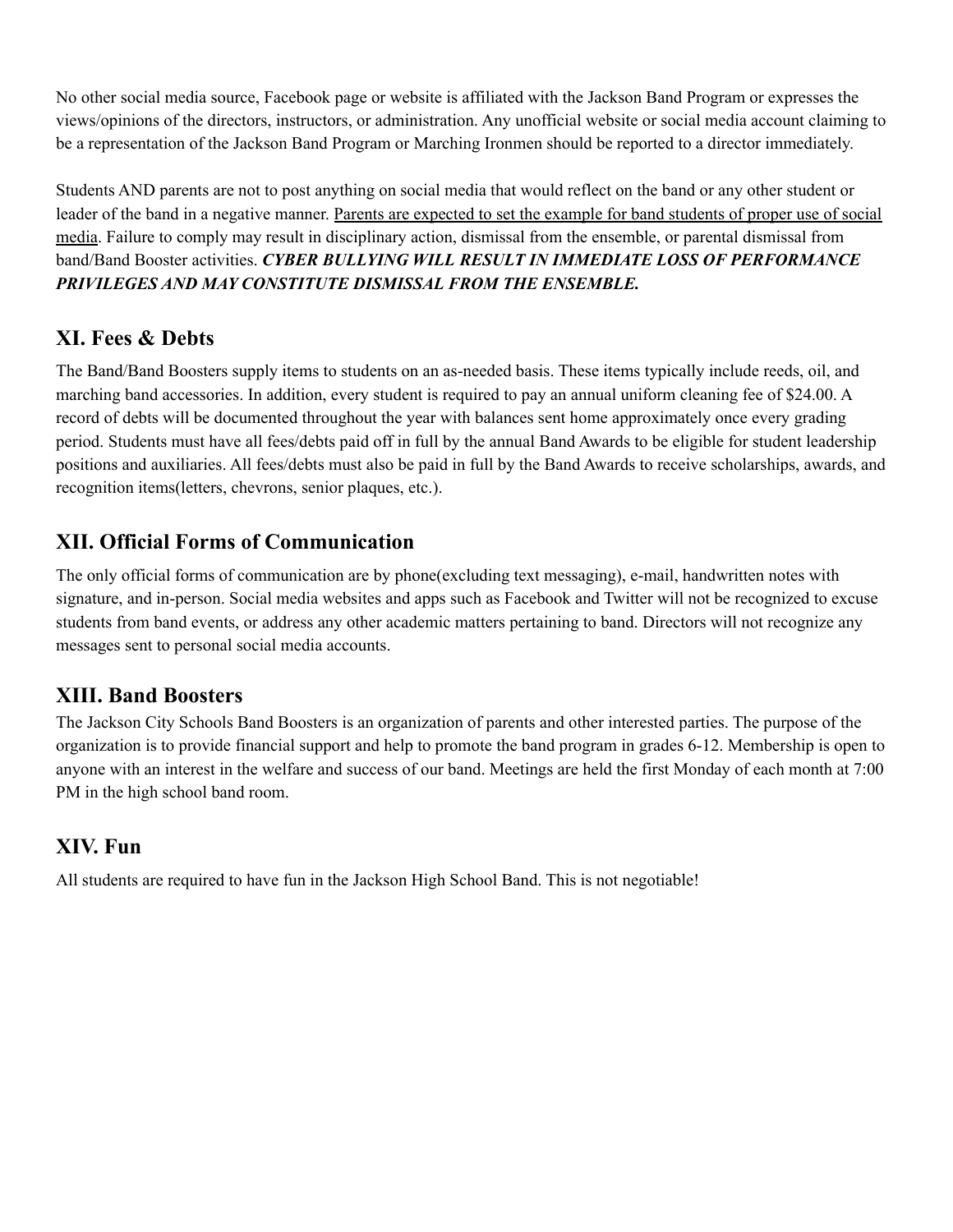## **Jackson High School Band Calendar 2022-2023**

The following dates are for a scenario in which the Jackson City Schools has a full opening.

**July 11th-22nd:** Precamp (Leadership, Drumline, Music, Marching Fundamentals) - Check Camp Schedule **July 25th-29th:** Band Camp! - Check Camp Schedule **July 29th:** Meet the Band - 7:00pm @Alumni Stadium **August 2nd-4th:** Post Camp - 8:00AM - 12:00pm **August 5th:** Meet the Team - 6:30pm @ Alumni Stadium **August 9th-11th:** Post Camp - 8:00AM - 12:00pm **August 15th:** JMI After School Rehearsals begin, directly after school - 6:00pm **August 19th:** Away Football vs. Logan - 7:00pm @ Logan **August 26th:** Home Football vs. Ironton - 7:00pm @ Alumni Stadium (Senior Night) **September 2nd:** Away Football vs. Tri-Valley - 7:00pm @ Tri-Valley **September 9th:** Home Football vs. Western Brown - 7:00pm @ Alumni Stadium **September 16th:** Away Football vs. Wheelersburg - 7:00pm @ Wheelersburg **September 17th:** Oak Hill Band Show - 7:00pm @ Oak Hill HS **September 20th:** Apple Festival Opening Ceremonies - 4:00pm @ Downtown Jackson **September 21st:** Rehearsal with 8th Grade Band - 9:00am @ JMS School Parade (Marching Ironmen & 8th Grade Band) - 11:00am @ Downtown Jackson Apple Festival Opening Parade - 7:45pm @ Downtown Jackson **September 23rd:** Home Football vs. Miami Trace - 7:00pm @ Alumni Stadium (8th Grade Night) **September 24th:** Jackson Band Show - 1:00pm @ Alumni Stadium Apple Festival Grand Finale Parade - 7:45pm @ Downtown Jackson **September 30th:** Home Football vs. Hillsboro - 7:00pm @ Alumni Stadium (Homecoming) **October 7th:** Tri-M Applications Due - Round 1 **October 7th:** Away Football vs. McClain - 7:00pm @ McClain **October 9th:** Beaver Oktoberfest Parade - 4:00pm @ Downtown Beaver **October 11th:** Fall Band Concert (Marching Ironmen) - 7:00pm @ JMS Auditorium **October 14th:** Home Football vs. Washington CH- 7:00pm @ Alumni Stadium **October 21st:** Away Football vs. Chillicothe - 7:00pm @ Chillicothe **November 7th:** Music Dept Fall Fundraiser Kick-Off **November 11th:** Veteran's Day performances - JHS & JMS **December 3rd:** Jackson Holiday Parade - 5:45pm @ Downtown Jackson JCS Band Boosters Bingo Night (Jazz Combos) - 12:00pm @ DAV **December 13th:** JHS Holiday Jazz Concert - 7:00pm @ JHS Cafetorium **December 15th:** JMS Bands Concert(6th/7th/8th) - 7:00pm @ JMS **January:** OMEA D17 High School Honor Band Auditions - TBD @ OU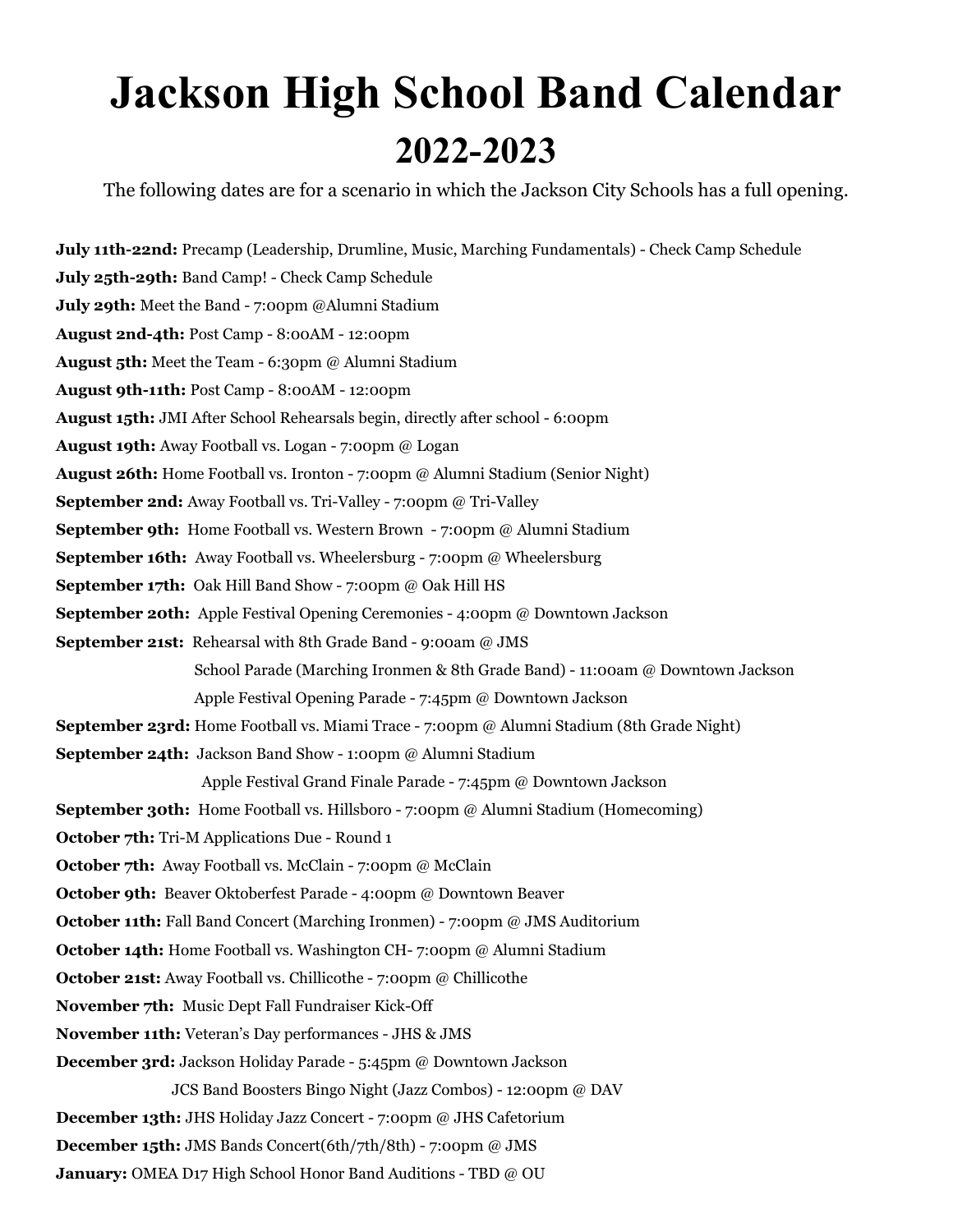**February 2nd-Feb. 4th:** All-State Band and Choir/OMEA PDC - Cleveland Convention Center **February 9th:** HS Eisteddfod - 5:00pm/6:00pm @ Markay **February 11th:** HS Solo & Ensemble - All-day @ Gallia Academy **February 18th:** JCS Band Boosters Bingo Night(Jazz Combos) - 5:00pm @ DAV **February 25th:** Tri-M Applications Due - Round 2 **February 25th:** Conservatory Day - 9:00am-3:00pm @ JHS **February 28th:** Winter Band Concert (Symphonic/Concert/Wind) - 7:00pm @ JMS **March 3rd-4th:** OMEA District 17 Contest - TBA @ Shawnee State **March 7th:** Band Popcorn Fundraiser Kickoff **March 10th-11th:** OMEA District 17 Honor Bands @ Ohio University **April 1st:** Band Spring Fling - 4:00pm @ JHS **April 3rd-8th:** JMI Disney World Trip @ Orlando, Florida **May 9th:** HS & 8th Grade Spring Band Concert - 7:00pm @ JMS **May 16th:** Band Awards Night - 6:00pm @ JHS Commons **May 26th:** JHS Graduation - 8:00pm @ Alumni Stadium (Graduation Band only) **May 29th:** Memorial Day - 11:00am @ Memorial Building (Select pep band only)

## **Recurring events:**

**Tri-M Meetings:** First Friday of each month.

**Marching Ironmen rehearsals**: Mondays during football season - after school -6:00pm **Drumline Sectionals**: Wednesdays during football season - 3:30pm-4:30pm **Auxiliary Rehearsals/Music Testing**: Thursdays during football season - 3:30pm-4:30pm **Wind Ensemble sectionals**: Wednesdays beginning in January and February - 3:20pm-4:10pm **Solo & Ensemble rehearsals**:After School beginning after Fall Play through Solo and Ensemble

 $\_$  ,  $\_$  ,  $\_$  ,  $\_$  ,  $\_$  ,  $\_$  ,  $\_$  ,  $\_$  ,  $\_$  ,  $\_$  ,  $\_$  ,  $\_$  ,  $\_$  ,  $\_$  ,  $\_$  ,  $\_$  ,  $\_$  ,  $\_$  ,  $\_$  ,  $\_$  ,  $\_$  ,  $\_$  ,  $\_$  ,  $\_$  ,  $\_$  ,  $\_$  ,  $\_$  ,  $\_$  ,  $\_$  ,  $\_$  ,  $\_$  ,  $\_$  ,  $\_$  ,  $\_$  ,  $\_$  ,  $\_$  ,  $\_$  ,